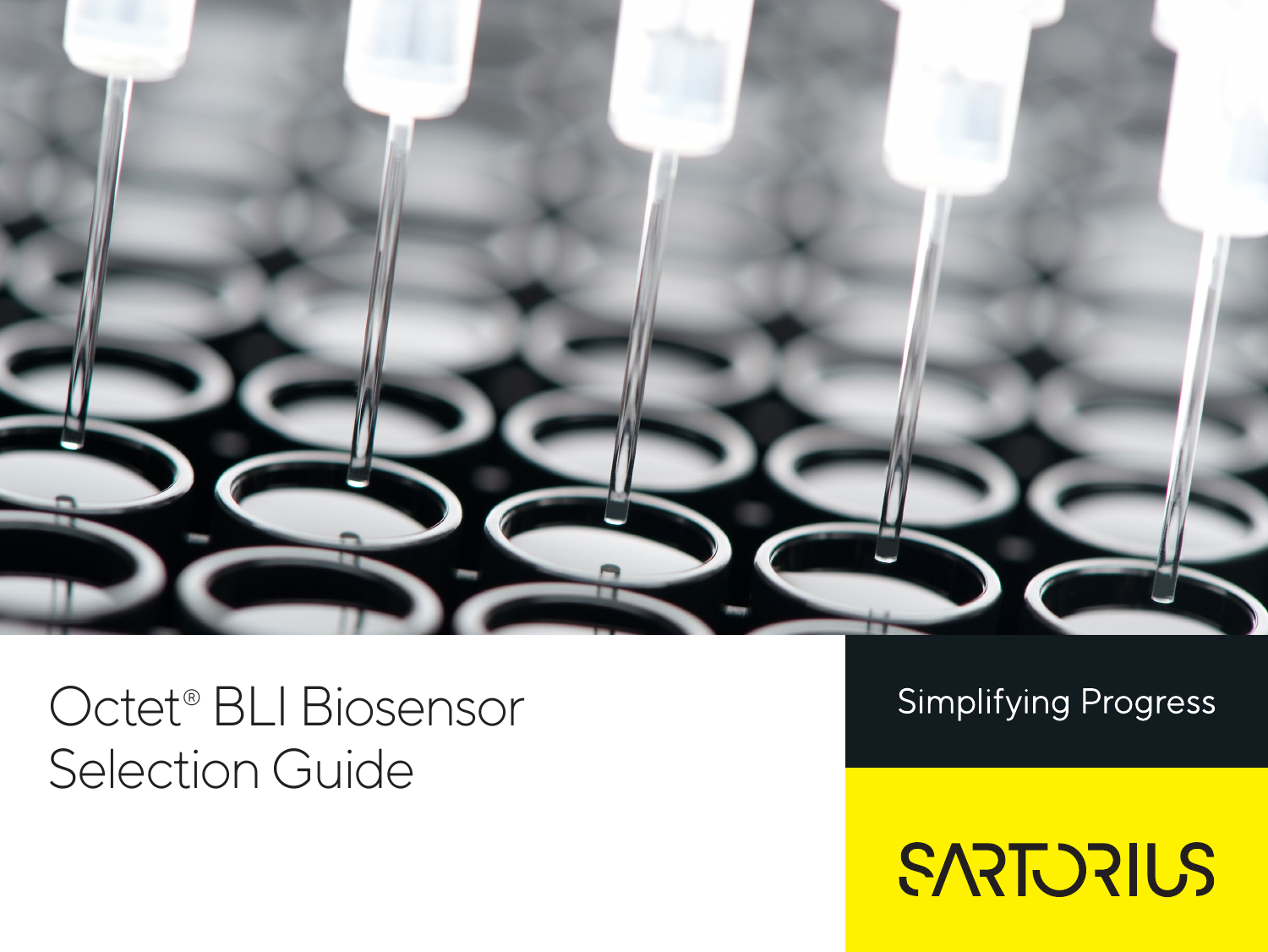|                                                                |                                            |                  |                                                                                                                                                                                                                            | Octet® System Quantitation Dynamic Range <sup>1</sup>                             |                                                                                                       |                                                              |                                                                             |
|----------------------------------------------------------------|--------------------------------------------|------------------|----------------------------------------------------------------------------------------------------------------------------------------------------------------------------------------------------------------------------|-----------------------------------------------------------------------------------|-------------------------------------------------------------------------------------------------------|--------------------------------------------------------------|-----------------------------------------------------------------------------|
| Octet <sup>®</sup><br>Consumables                              | Description                                | Use <sup>2</sup> | Intended Application                                                                                                                                                                                                       | Octet <sup>®</sup> QK <sup>e‡</sup> ,<br>QK384 <sup>‡</sup> , RH96<br>≥32 Channel | Octet® RED96e <sup>‡</sup> , K2 <sup>‡</sup> ,<br>R2, R4, R8, RH16,<br><b>RH96</b><br>8 or 16 Channel | $\mathsf{Octet}^\circledast\mathsf{N1}$                      | Regeneration                                                                |
| <b>Biosensors</b>                                              |                                            |                  |                                                                                                                                                                                                                            |                                                                                   |                                                                                                       |                                                              |                                                                             |
| <b>AHC</b><br>(Cat. Nos. 18-5060,<br>18-5063, 18-5064)         | Anti-Human<br>Fc-Capture                   | Κ                | Capturing human IgG's or human<br>Fc-fusion proteins for kinetic analysis<br>with various analytes                                                                                                                         | N/A                                                                               | N/A                                                                                                   | N/A                                                          | Yes for K                                                                   |
| <b>AHQ</b><br>(Cat. Nos. 18-5001,<br>18-5004, 18-5005)         | Anti-Human<br>IgG Fc                       | Q                | Quantitation measurements of human IqG's<br>or human Fc-fusion proteins                                                                                                                                                    | $0.025 - 200 \mu q/mL$                                                            | $0.01 - 200 \mu q/mL$                                                                                 | $0.25 - 500 \mu q/mL$                                        | No for Q                                                                    |
| AHC <sub>2</sub><br>(Cat. Nos. 18-5142,<br>18-5143, 18-5144)   | Anti-Human<br>Fc-Capture<br>2nd Generation | Q and K          | Capturing human IgG's or human Fc-fusion<br>proteins for both kinetic and quantitation<br>analysis                                                                                                                         | 0.5-2000 µg/mL                                                                    | 0.1-2000 µg/mL                                                                                        | 0.5-4000 µg/mL                                               | Yes for Q and K                                                             |
| AMC<br>(Cat. Nos. 18-5088,<br>18-5089, 18-5090)                | Anti-Mouse<br>Fc-Capture                   | Κ                | Capturing mouse IgG's or mouse<br>Fc-fusion proteins for kinetic analysis<br>with various analytes                                                                                                                         | N/A                                                                               | N/A                                                                                                   | N/A                                                          | Yes for K                                                                   |
| AMQ<br>(Cat. Nos. 18-5022,<br>18-5023, 18-5024)                | Anti-Murine IgG Fv Q                       |                  | Quantitation measurements of mouse<br>IgG's or mouse F(ab')2                                                                                                                                                               | $0.05 - 200 \mu g/mL$                                                             | 0.025-200 µg/mL                                                                                       | $0.5 - 500 \mu g/mL$                                         | No for Q                                                                    |
| <b>APS</b><br>(Cat. Nos. 18-5045,<br>18-5046, 18-5047)         | Aminopropylsilane K                        |                  | Binding measurement of lipids, liposomes,<br>hydrophobic proteins that don't have other<br>methods of surface attachment                                                                                                   | N/A                                                                               | N/A                                                                                                   | N/A                                                          | Protein and analyte<br>dependent, users should<br>validate their own assays |
| AR <sub>2</sub> G<br>(Cat. Nos. 18-5092,<br>18-5093, 18-5094)  | Amine Reactive 2G K                        |                  | Covalently immobilizing any molecule with a<br>terminal amine group for all kinetic analyses                                                                                                                               | N/A                                                                               | N/A                                                                                                   | N/A                                                          | Protein<br>dependent                                                        |
| FAB <sub>2</sub> G<br>(Cat. Nos. 18-5125,<br>18-5126, 18-5127) | Anti-Human<br>Fab-CH12nd<br>Generation     | Q and K          | Kinetic analysis of human Fab fragments<br>and IgG with target antigen, Fc receptors, or<br>other analytes. Quantitation of Fab and IgG.                                                                                   | Analyte dependent,<br>typically<br>$0.5 - 1000 \mu g/mL$                          | Analyte dependent,<br>typically<br>0.5-1000 µg/mL                                                     | Analyte dependent,<br>typically<br>0.5-1000 µg/mL            | Yes for Q and K                                                             |
| <b>GST</b><br>(Cat. Nos. 18-5096,<br>18-5097, 18-5098)         | Anti-GST                                   | Q and K          | Quantitation of GST-tagged proteins, direct<br>capturing of GST-tagged proteins for kinetic<br>analyses with analytes                                                                                                      | Protein dependent,<br>typically<br>$0.1 - 2000 \mu g/mL$                          | Protein dependent,<br>typically<br>$0.1 - 2000 \mu g/mL$                                              | Protein dependent,<br>typically<br>0.5-1000 µg/mL**          | Yes for K, no for Q                                                         |
| HIS1K<br>(Cat. Nos. 18-5120,<br>18-5121, 18-5122)              | Anti-Penta-HIS                             | Q and K          | Capture of His-tagged proteins for kinetic<br>analysis with target analytes. Quantitation<br>of His-tagged proteins in buffer, media or<br>diluted lysate. Biosensor is pre-coated with<br>Penta-His antibody from Qiagen. | Protein dependent,<br>typically<br>$0.25 - 200 \mu g/mL^*$                        | Protein dependent,<br>typically<br>$0.25 - 200 \mu q/mL^*$                                            | Protein dependent,<br>typically<br>10-200 µg/mL*             | Yes for K                                                                   |
| HIS <sub>2</sub><br>(Cat. Nos. 18-5114,<br>18-5115, 18-5116)   | Anti-HIS                                   | Q                | Quantitation of HIS-tagged proteins in<br>crude matrices or buffer or column eluent<br>(pre-coated with anti-His Ab from MBS)                                                                                              | Protein and protocol<br>(time and rpm)<br>dependent,<br>0.1-200 $\mu$ g/mL**      | Protein and protocol<br>(time and rpm)<br>dependent,<br>$0.1 - 200 \mu g/mL**$                        | Protein dependent,<br>typically<br>$0.1 - 200 \mu g/mL^{**}$ | Protein<br>dependent                                                        |

'Dynamic range might vary for different background conditions, numbers listed are guidelines only and are based on testing of intended analyte molecules, users should validate range for their own samples<br><sup>2</sup> Biosensors are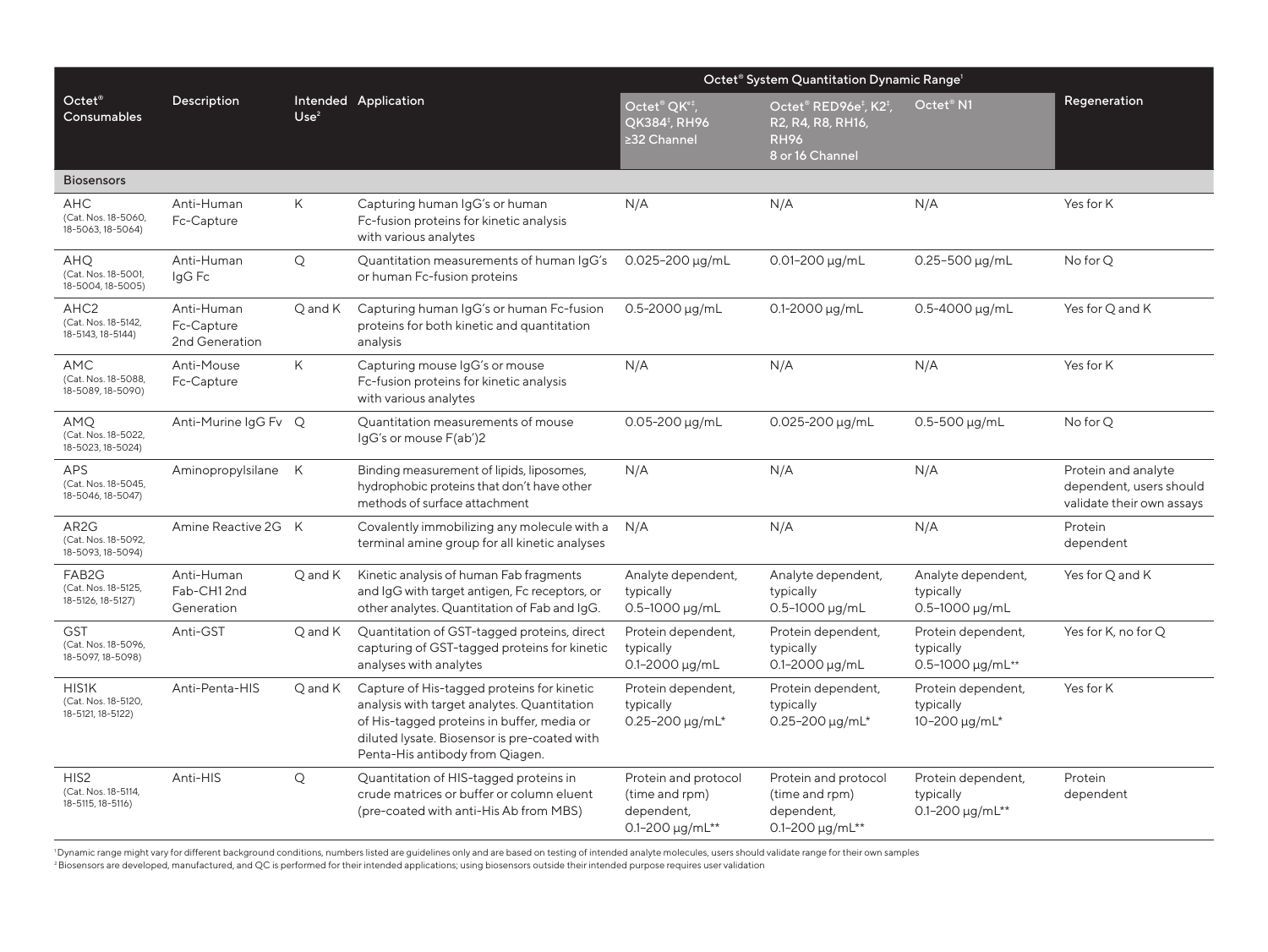|                                                              |                                                 |                              |                                                                                                                                                       | Octet <sup>®</sup> System Quantitation Dynamic Range <sup>1</sup>                 |                                                                                             |                                                          |                                                                                                            |  |
|--------------------------------------------------------------|-------------------------------------------------|------------------------------|-------------------------------------------------------------------------------------------------------------------------------------------------------|-----------------------------------------------------------------------------------|---------------------------------------------------------------------------------------------|----------------------------------------------------------|------------------------------------------------------------------------------------------------------------|--|
| Octet <sup>®</sup> Biosensor Description                     |                                                 | Intended<br>Use <sup>2</sup> | Application                                                                                                                                           | Octet <sup>®</sup> QK <sup>e‡</sup> ,<br>QK384 <sup>‡</sup> , RH96<br>≥32 Channel | Octet® RED96e <sup>‡</sup> , K2 <sup>‡</sup> ,<br>R2, R4, R8, RH16, RH96<br>8 or 16 Channel | $\mathsf{Octet}^\circ$ N1                                | Regeneration                                                                                               |  |
| <b>NTA</b><br>(Cat. Nos. 18-5101,<br>18-5102, 18-5103)       | Ni-NTA                                          | Q and K                      | Quantitation of HIS-tagged proteins in<br>buffer or diluted matrix, capturing of<br>HIS-tagged proteins for kinetic analyses<br>with various analytes | Protein dependent,<br>typically<br>$0.5 - 1000 \mu q/mL$                          | Protein dependent,<br>typically<br>$0.5 - 1000 \mu q/mL$                                    | Protein dependent,<br>typically<br>$0.5 - 1000 \mu q/mL$ | Yes for K, no for Q                                                                                        |  |
| ProA<br>(Cat. Nos. 18-5010,<br>18-5012, 18-5013)             | Protein A                                       | Q                            | Quantitation of IgG's of various species<br>including human                                                                                           | $0.1 - 700 \mu g/mL$                                                              | 0.025-2000 µg/mL                                                                            | $0.5 - 4000 \mu g/mL$                                    | Yes                                                                                                        |  |
| ProG<br>(Cat. Nos. 18-5082,<br>18-5083, 18-5084)             | Protein G                                       | Q                            | Quantitation of IgG's of various species<br>including human                                                                                           | $0.1 - 700 \mu g/mL$                                                              | 0.025-2000 µg/mL                                                                            | $0.5 - 4000 \mu g/mL$                                    | Yes                                                                                                        |  |
| ProL<br>(Cat. Nos. 18-5085,<br>18-5086, 18-5087)             | Protein L                                       | Q                            | Quantitation of IgG's of various species via<br>the kappa light chain                                                                                 | $0.1 - 700 \mu g/mL$                                                              | $0.05 - 2000 \mu g/mL$                                                                      | $0.5 - 2000 \mu g/mL$                                    | Yes                                                                                                        |  |
| SA<br>(Cat. Nos. 18-5019,<br>18-5020, 18-5021)               | Streptavidin                                    | Κ                            | Immobilizing biotinylated molecules for all<br>kinetic analyses                                                                                       | N/A                                                                               | N/A                                                                                         | N/A                                                      | Protein<br>dependent                                                                                       |  |
| <b>SAX</b><br>(Cat. Nos. 18-5117,<br>18-5118, 18-5119)       | <b>High Precision</b><br>Streptavidin           | Q and K                      | Immobilizing biotinylated molecules for high<br>precision quantitation and kinetic<br>measurements                                                    | Protein<br>dependent                                                              | Protein<br>dependent                                                                        | Protein<br>dependent                                     | Protein<br>dependent                                                                                       |  |
| SAX <sub>2</sub><br>(Cat. Nos. 18-5136,<br>18-5137, 18-5138) | <b>High Precision</b><br>Streptavidin 2.0       | Q and K                      | Immobilizing biotinylated molecules for<br>high precision and reproducible kinetic<br>characterization and custom quantitation                        | Protein<br>dependent                                                              | Protein<br>dependent                                                                        | Protein<br>dependent                                     | Protein<br>dependent                                                                                       |  |
| <b>SSA</b><br>(Cat. Nos. 18-5057,<br>18-5065, 18-5070)       | Super Streptavidin                              | K                            | Small molecule and fragment analyses<br>only, should not be used for large<br>molecule measurements                                                   | N/A                                                                               | N/A                                                                                         | N/A                                                      | Analyte compounds can<br>be washed off during dis-<br>sociation in buffer since<br>most have fast offrates |  |
| <b>Kits</b>                                                  |                                                 |                              |                                                                                                                                                       |                                                                                   |                                                                                             |                                                          |                                                                                                            |  |
| AR <sub>2</sub> G<br>(Cat. No. 18-5095)                      | Amine Coupling<br>2nd Generation<br>Reagent Kit | Κ                            | Reagent kit for immobilizing any molecule<br>with a terminal amine group onto Octet <sup>®</sup><br><b>AR2G</b> biosensors                            | N/A                                                                               | N/A                                                                                         | N/A                                                      | Protein dependent                                                                                          |  |
| GlyM<br>(Cat. No. 18-5139)                                   | Mannose Screening Q<br>Kit                      |                              | Relative screening of Mannose glycans in<br>crude or purified cell culture samples                                                                    | Sample<br>dependent                                                               | Sample<br>dependent                                                                         | Sample<br>dependent                                      | No for Q                                                                                                   |  |
| GlyS<br>(Cat. No. 18-5135)                                   | Sialic Acid<br>Screening Kit                    | Q                            | Relative screening of sialic acid in crude or<br>purified cell culture samples                                                                        | Sample<br>dependent                                                               | Sample<br>dependent                                                                         | Sample<br>dependent                                      | No for Q                                                                                                   |  |
| <b>HCP</b><br>(Cat. Nos. 18-5141,<br>$18 - 5158$             | Anti-CHO HCP<br>Detection Kit                   | Q                            | High sensitivity assay kit for generic analyses<br>of CHO HCP                                                                                         | Sample dependent,<br>typically<br>0.5-200 ng/mL                                   | Sample dependent,<br>typically<br>0.5-200 ng/mL                                             | Sample dependent,<br>typically<br>0.5-200 ng/mL          | No for Q                                                                                                   |  |
| <b>RPA</b><br>(Cat. No. 18-5128)                             | Residual Protein A<br>Detection Kit             | $\mathsf{Q}$                 | High sensitivity assay kit for analyses of<br>residual Protein A                                                                                      | Sample dependent,<br>typically 0.1-25 ng/mL                                       | Sample dependent,<br>typically 0.1-25 ng/mL                                                 | Sample dependent,<br>typically 0.1-25 ng/mL              | No for Q                                                                                                   |  |

\*Assay conditions and dynamic range should be validated \*\* Users should validate their assay ‡ Discontinued model